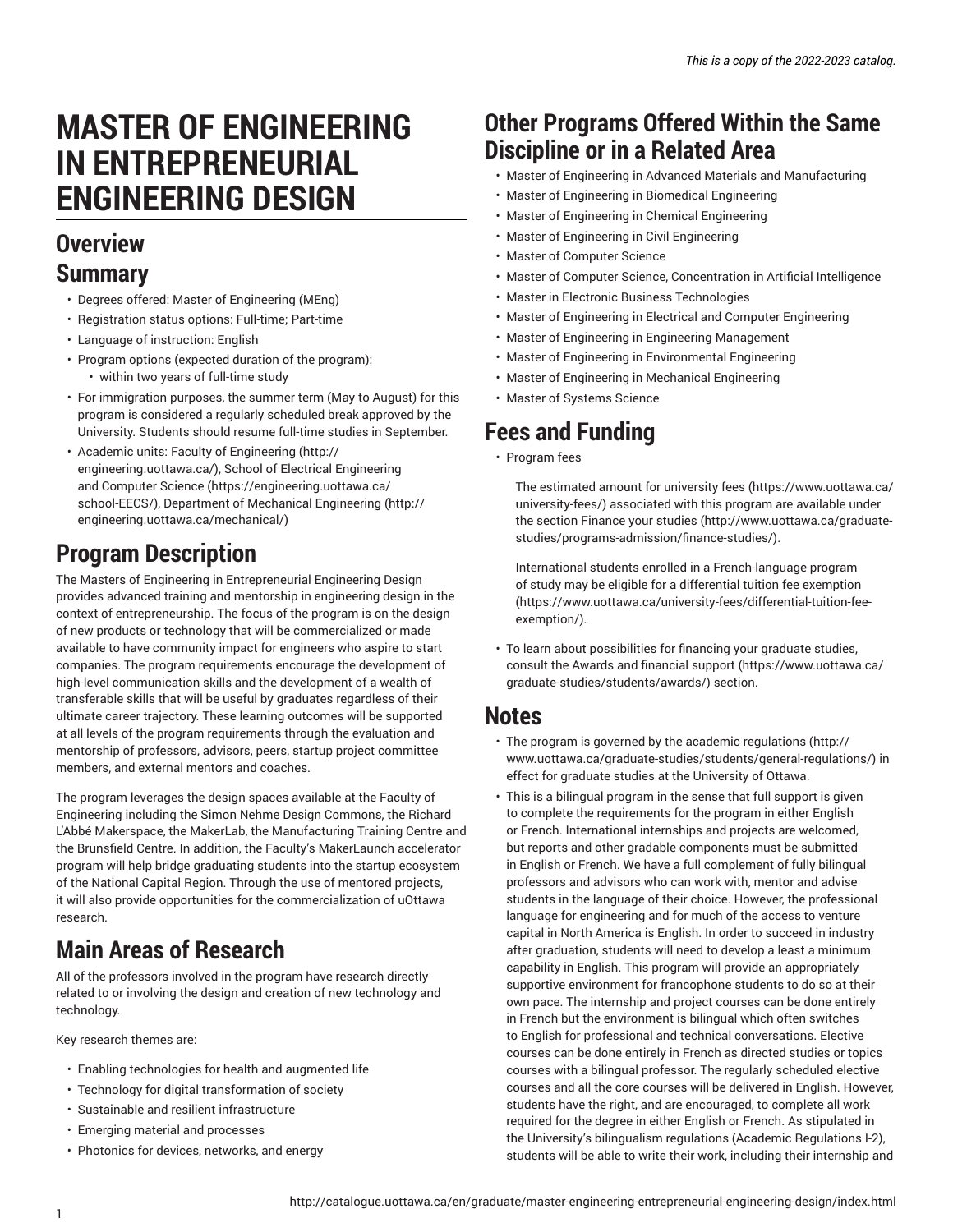project, in the official language of their choice (French or English). Students will be informed of the policy on their language rights via the student handbook and the website. There are sufficient bilingual faculty to supervise and grade internships and project reports in either language.

# **Program Contact Information**

Graduate Studies Office, Faculty of [Engineering](https://engineering.uottawa.ca/graduate-studies-office/) ([https://](https://engineering.uottawa.ca/graduate-studies-office/) [engineering.uottawa.ca/graduate-studies-office/](https://engineering.uottawa.ca/graduate-studies-office/)) STE 1024 800 King Edward Ave. Ottawa ON Canada K1N 6N5

Tel.: 613-562-5347 Fax.: 613-562-5129 Email: [engineering.grad@uottawa.ca](mailto:engineering.grad@uottawa.ca)

Twitter | Faculty of [Engineering](https://twitter.com/uOttawaGenie/?lang=en) ([https://twitter.com/uOttawaGenie/?](https://twitter.com/uOttawaGenie/?lang=en) [lang=en\)](https://twitter.com/uOttawaGenie/?lang=en)

[Facebook](https://www.facebook.com/uottawa.engineering/) | Faculty of Engineer ([https://www.facebook.com/](https://www.facebook.com/uottawa.engineering/) [uottawa.engineering/](https://www.facebook.com/uottawa.engineering/))

# **Admission Requirements**

For the most accurate and up to date information on application deadlines, language tests and other admission requirements, please visit the specific [requirements](https://www.uottawa.ca/graduate-studies/programs-admission/apply/specific-requirements/) ([https://www.uottawa.ca/graduate-studies/](https://www.uottawa.ca/graduate-studies/programs-admission/apply/specific-requirements/) [programs-admission/apply/specific-requirements/](https://www.uottawa.ca/graduate-studies/programs-admission/apply/specific-requirements/)) webpage.

# **To be eligible, candidates must:**

• Hold a bachelor's degree with a specialization, or a major (or equivalent) in engineering, science, computer science, or a related discipline, with a minimum admission average of 80% (A-).

Note: International candidates must check the [admission](https://www.uottawa.ca/graduate-studies/international/study-uottawa/admission-equivalencies/) [equivalencies](https://www.uottawa.ca/graduate-studies/international/study-uottawa/admission-equivalencies/) ([https://www.uottawa.ca/graduate-studies/](https://www.uottawa.ca/graduate-studies/international/study-uottawa/admission-equivalencies/) [international/study-uottawa/admission-equivalencies/\)](https://www.uottawa.ca/graduate-studies/international/study-uottawa/admission-equivalencies/) for the diploma they received in their country of origin.

- Demonstrate a good academic performance and aptitude for design and entrepreneurship in previous studies as shown by official transcripts, project reports, or any other documents.
- Provide a statement of interest that answers the following questions: • Why am I interested in this program?
	- What is drawing me to the program?
	- What skills, expertise and other qualities do I have that demonstrate my suitability for the program?
	- What examples can I give to support my assertion that I have those skills?
- Provide a two-page summary of the design and business concept you want to work on during your master's studies
- Provide a curriculum vitae

## **Language Requirements**

Applicants whose first language is neither French nor English must provide proof of proficiency in the language of instruction.

Note: Candidates are responsible for any fees associated with the language tests.

### **Notes**

- The admission requirements listed above are minimum requirements and do not guarantee admission to the program.
- Admissions are governed by the academic [regulations \(http://](http://www.uottawa.ca/graduate-studies/students/general-regulations/) [www.uottawa.ca/graduate-studies/students/general-regulations/](http://www.uottawa.ca/graduate-studies/students/general-regulations/)) in effect for graduate studies.
- Admission to the program is very competitive, and preference will be given to candidates who have a few years of full-time work experience in engineering or a related field.

## **Program Requirements Master's with Coursework and Project**

Students must meet the following requirements:

#### **Compulsory Courses:**

| <b>EED 5120</b>                                                                                                   | Technology Entrepreneurship for Engineers<br>and Computer Scientists | 3 Units |  |  |
|-------------------------------------------------------------------------------------------------------------------|----------------------------------------------------------------------|---------|--|--|
| EED 5140                                                                                                          | <b>Engineering Design</b>                                            | 3 Units |  |  |
| <b>GNG 5131</b>                                                                                                   | Sales and Influence for Engineers                                    | 3 Units |  |  |
| GNG 5141                                                                                                          | Creativity and Innovation                                            | 3 Units |  |  |
| Internship                                                                                                        |                                                                      |         |  |  |
| EED 5901                                                                                                          | Entrepreneurial Engineering Design Internship                        | 3 Units |  |  |
| Project                                                                                                           |                                                                      |         |  |  |
| <b>EED 5998</b>                                                                                                   | <b>Entrepreneurial Engineering Design Project I</b>                  | 3 Units |  |  |
| <b>EED 5999</b>                                                                                                   | <b>Entrepreneurial Engineering Design Project II</b>                 | 6 Units |  |  |
| <b>Optional Courses:</b>                                                                                          |                                                                      |         |  |  |
| 6 optional course units to fit the chosen area of interest for<br>6 Units<br>entrepreneurial engineering design 1 |                                                                      |         |  |  |

#### Note

1 Optional courses must be approved by the entrepreneurial engineering design program to fit the chosen area of interest for entrepreneurial engineering design.

# **List of Optional Courses**

The following list of courses, offered by other programs, are available for entrepreneurial engineering design students. Other courses are possible, including courses from other faculties but will require permission of the program offering the course.

| ADM 6420        | Digital Marketing                                            | 1.5 Units |
|-----------------|--------------------------------------------------------------|-----------|
| <b>BMG 5103</b> | <b>Biomedical Instrumentation</b>                            | 3 Units   |
| <b>BMG 5106</b> | Introduction to Medical Imaging Principles<br>and Technology | 3 Units   |
| <b>BMG 5109</b> | Advanced Topics in Medical Instrumentation                   | 3 Units   |
| <b>BMG 5311</b> | Design of Medical Devices and Implants                       | 3 Units   |
| <b>BMG 5303</b> | <b>Ergonomics and Design</b>                                 | 3 Units   |
| CHG 8191        | Selected Topics Chemical Engineering                         | 3 Units   |
| CVG 5162        | <b>River Hydraulics</b>                                      | 3 Units   |
| CVG 6308        | Special Topics in Civil Engineering                          | 3 Units   |
| CSI 5102        | <b>Topics in Medical Computing</b>                           | 3 Units   |
| CSI 5111        | Software Quality Engineering                                 | 3 Units   |
| CSI 5112        | Software Engineering                                         | 3 Units   |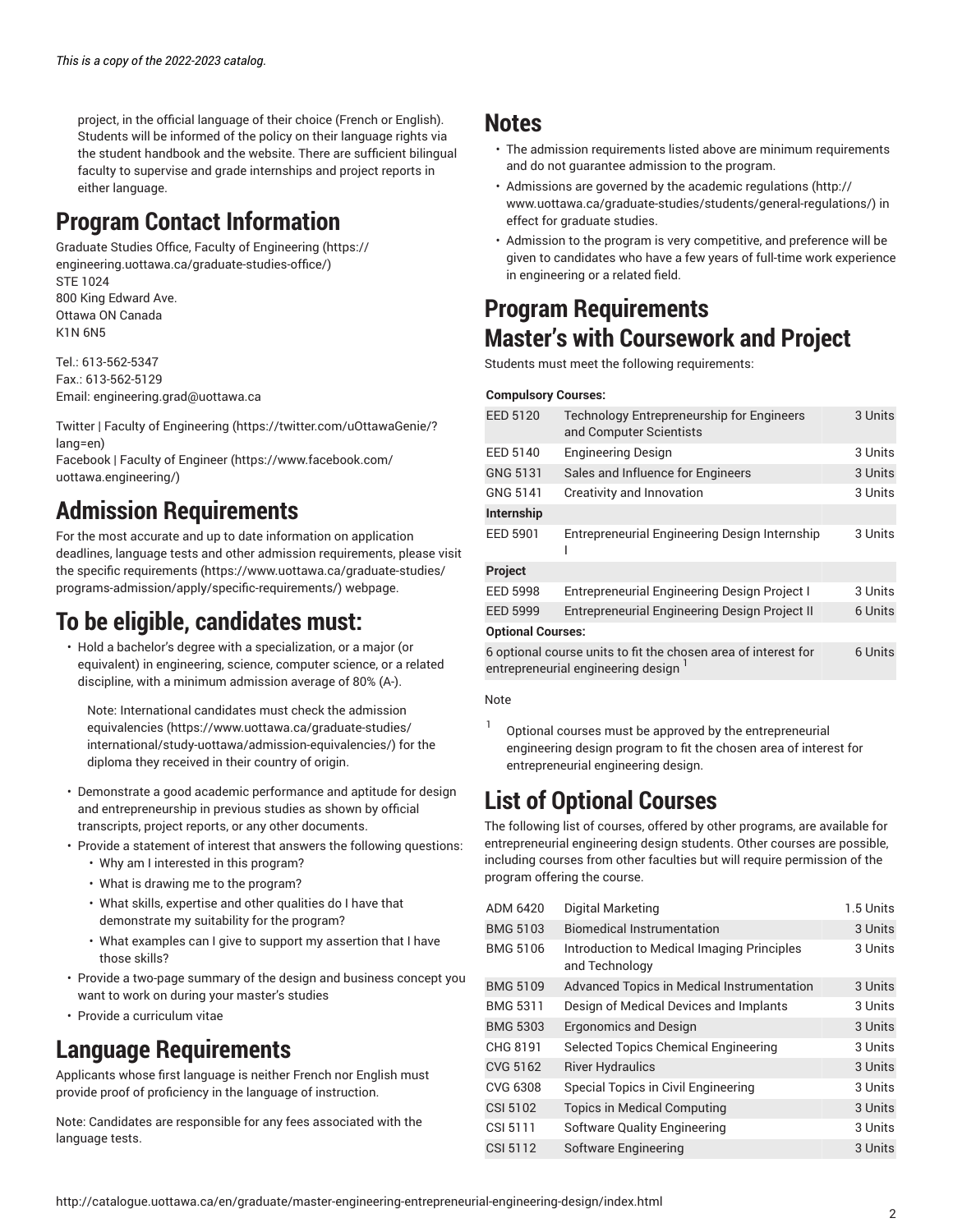| CSI 5122        | Software Usability                                                       | 3 Units   |
|-----------------|--------------------------------------------------------------------------|-----------|
| <b>CSI 5155</b> | <b>Machine Learning</b>                                                  | 3 Units   |
| <b>CSI 5386</b> | Natural Language Processing                                              | 3 Units   |
| <b>CSI 5387</b> | Data Mining and Concept Learning                                         | 3 Units   |
| EBC 6230        | <b>Business Process Management and</b><br><b>Performance Measurement</b> | 3 Units   |
| <b>EED 5902</b> | Entrepreneurial Engineering Design Internship<br>$\mathsf{II}$           | 3 Units   |
| ELG 5161        | Robotics: Control, Sensing and Intelligence                              | 3 Units   |
| <b>ELG 5374</b> | <b>Computer Communication Network</b>                                    | 3 Units   |
| <b>ELG 6373</b> | Advanced Topics in Solid State Devices and<br>Ic Technology              | 3 Units   |
| <b>ELG 7132</b> | <b>Topics in Electronics I</b>                                           | 3 Units   |
| GNG 5100        | Introduction to Engineering Management                                   | 3 Units   |
| GNG 5121        | Taguchi methods for efficient Engineering RD                             | 3 Units   |
| GNG 5122        | Operational Excellence and Lean Six Sigma                                | 3 Units   |
| <b>GNG 5123</b> | <b>Enterprise Architecture</b>                                           | 3 Units   |
| <b>GNG 5124</b> | Internet Technologies and Mobile Commerce                                | 3 Units   |
| <b>GNG 5125</b> | <b>Data Science Applications</b>                                         | 3 Units   |
| GNG 5130        | Communication and Influence for Engineers                                | 3 Units   |
| GNG 5131        | Sales and Influence for Engineers                                        | 3 Units   |
| GNG 5300        | <b>Topics in Engineering</b>                                             | 3 Units   |
| GNG 5310        | <b>Topics in Industry Practice</b>                                       | 3 Units   |
| MBA 6220        | Sales Development Strategies for Products<br><b>Services</b>             | 1.5 Units |
| MBA 6262        | <b>Entrepreneurial Thinking in Practice</b>                              | 1.5 Units |
| MBA 6295        | Seminar in Management I                                                  | 1.5 Units |
| MBA 6297        | Mobilizing Seminar in Management I                                       | 1.5 Units |
| MBA 6298        | Mobilizing Seminar in Management II                                      | 1.5 Units |
|                 |                                                                          |           |

# **Research Research Fields & Facilities**

Located in the heart of Canada's capital, a few steps away from Parliament Hill, the University of Ottawa is among Canada's top 10 research universities.

uOttawa focuses research strengths and efforts in four Strategic Areas of Development in Research (SADRs):

- Canada and the World
- Health
- e-Society
- Molecular and Environmental Sciences

With cutting-edge research, our graduate students, researchers and educators strongly influence national and international priorities.

# **Research at the Faculty of Engineering**

Areas of research:

- Chemical and Biological Engineering
- Civil Engineering
- Electrical Engineering and Computer Science
- Mechanical Engineering

For more information, refer to the list of faculty members and their research fields on **Uniweb**.

**IMPORTANT: Candidates and students looking for professors to supervise their thesis or research project can also consult the** [website](https://www.uottawa.ca/graduate-studies/students/academic-unit-contact-information/) of the faculty or [department](https://www.uottawa.ca/graduate-studies/students/academic-unit-contact-information/) **(**[https://www.uottawa.ca/graduate-studies/](https://www.uottawa.ca/graduate-studies/students/academic-unit-contact-information/) [students/academic-unit-contact-information/](https://www.uottawa.ca/graduate-studies/students/academic-unit-contact-information/)**) of their program of choice. Uniweb does not list all professors authorized to supervise research projects at the University of Ottawa.**

### **Courses**

#### **EED 5120 Technology Entrepreneurship for Engineers and Computer Scientists (3 units)**

Hands-on introduction to the many dimensions of starting and growing a technology company. How to evaluate market opportunities, develop a product that customers need, raise capital and build a winning team. Skills and tools to turn technical ideas into profitable sustainable businesses. Students will submit a report describing how their graduate studies work (e.g., thesis or project) could be commercialized using the approaches learned in class.

**Course Component:** Lecture

The courses EED 5120, GNG 5120 cannot be combined for units.

#### **EED 5140 Engineering Design (3 units)**

Open ended, hands-on engineering design course that provides students with fundamentals and advanced concepts of the engineering design process from client empathy to prototyping and testing. Students work directly with clients to solve a real societal need. There is a strong component of teamwork and lifelong learning.

**Course Component:** Lecture

The courses EED 5140, GNG 5140 cannot be combined for units

**EED 5901 Stage de conception en ingénierie entrepreneuriale I / Entrepreneurial Engineering Design Internship I (3 crédits / 3 units)** Un stage dans une start-up qui comprend des tâches et des produits livrables pour mieux comprendre ce qu'il faut pour faire fonctionner une start-up. Un rapport sera rédigé pour décrire les principales réalisations et idées apprises durant le stage. Les stages internationaux sont autorisés. / An internship at a startup which includes tasks and deliverables to gain a better understanding of what it entails to operate a startup. A report will be written to describe the main accomplishments and insights learned during the internship. International internships are permitted.

**Volet / Course Component:** Stage / Work Term

**EED 5902 Stage de conception en ingénierie entrepreneuriale II / Entrepreneurial Engineering Design Internship II (3 crédits / 3 units)** Un deuxième stage dans une start-up qui comprend des tâches et des produits livrables pour mieux comprendre ce qu'il faut pour faire fonctionner une start-up. Un rapport sera rédigé pour décrire les principales réalisations et idées apprises durant le stage. Les stages internationaux sont autorisés. / A second internship at a startup that includes tasks and deliverables to gain a better understanding of what it entails to operate a startup. A report will be written to describe the main accomplishments and insights learned during the internship. International internships are permitted.

**Volet / Course Component:** Stage / Work Term